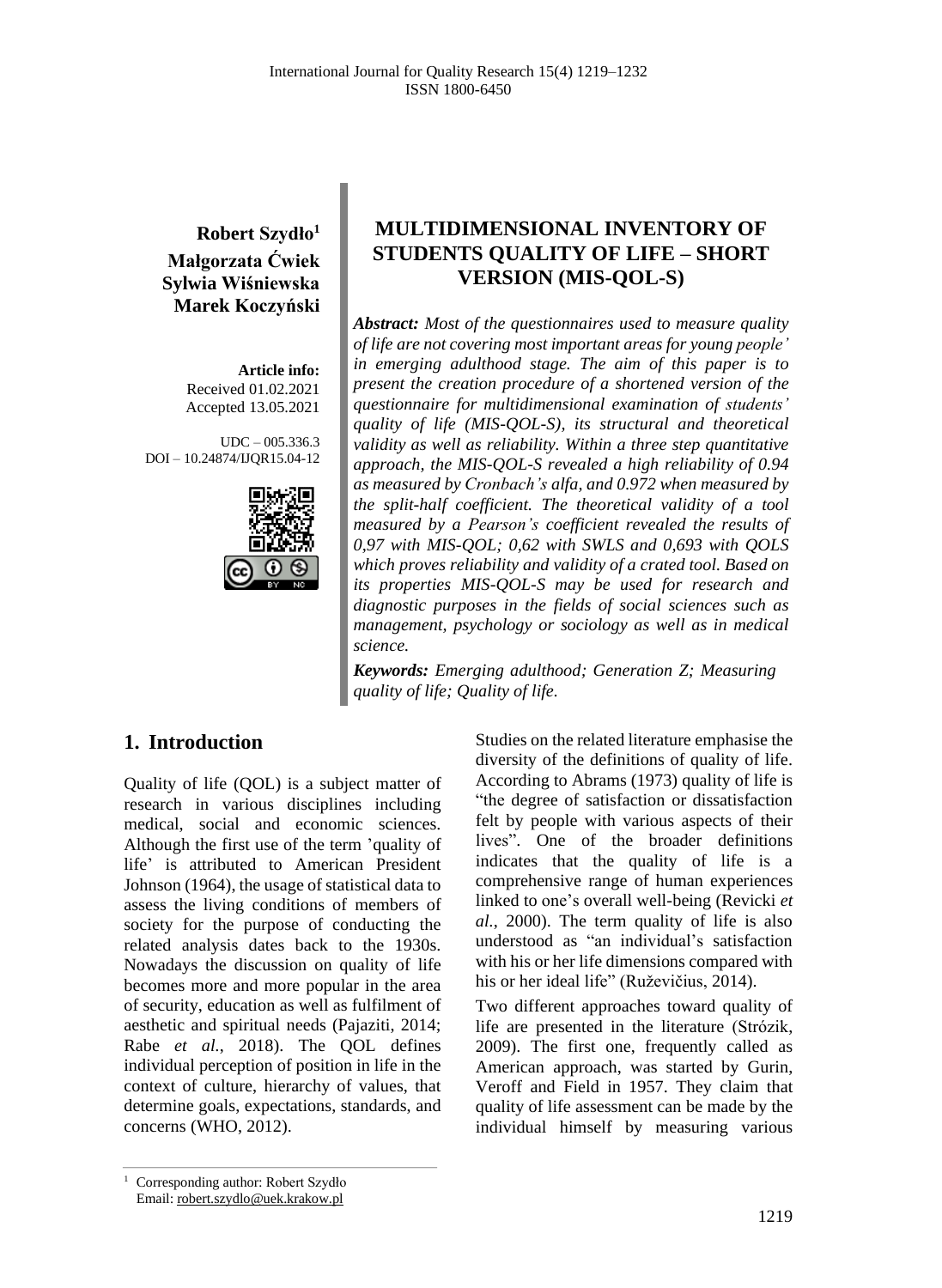

dimensions of their social life. The second approach comes from Scandinavia and was started by Johansson and co-workers in 1968 and continued by Erikson. Bothe were focusing on objective aspects of quality of life.

According to Skikiewicz and Blonski (2018), core elements (including happiness perceived as internal balance, eudaemony) of the concept addressed now as "quality of life" may be found in the works by ancient philosophers Aristotle and Hippocrates. Quality of life is determined by an individual's mental and physical health, the social relationship with the environment, the degree of independency, motivation, stress, job satisfaction, professional engagement, work load, safety and welfare at work, burnout, and many other factors. It is worth emphasising that the assessment of quality of life depends on one's hierarchy of values (Ruževičius, 2014; Kazemi & Panahi, 2019; Shawkat *et al.*, 2019; Mohy-ud-din, 2020). The related literature indicates that quality of life has two constituents (Arsovski *et al.*, 2016):

- objective conditions which are explained as the resources that a person has, including the real opportunities to use those resources to satisfy one's needs,
- subjective experience of one's capabilities and fulfilment of those needs.

Perception of the quality of life by groups and individuals is influenced by a variety of factors. The most impactful are: personal and family beliefs and ambitions, social impact of communities, as well as regulations and policy context (Paunescu *et al.*, 2018).

According to Nowak (2018) quality of life may be divided into two separate yet necessary groups of constituents – the first is referred to as objective, collectivistic and measurable living standards (based on both material and immaterial factors), the second being individual satisfaction, experiences, and ambitions. The latter serve the basis for

subjective evaluation (of internally perceived, non-measurable psychological and cultural aspects). Nowak (2018) stresses the complexity of Quality of life conceptual framework - as it is an indicator of fulfilment of collective of needs (material, spiritual, safety, ambition), that incorporates various aspects (culture, economy, space and environment), and may be described differently depending on individual and group perspective. That combined with diverse hierarchies of values, needs and priorities implies great diversity among factors that should be taken into consideration when defining and assessing quality of life. Furthermore, even if key dimensions may be agreed upon it is often their relative importance that may vary based on specific local context – that presents the challenge for researchers to compare the assessment and the opportunity to develop more contextoriented tools that will be more accurate for certain groups and applications.

Since many aspects and various priorities should be taken into consideration while describing and assessing quality of life Vargas-Hernández (2016) implies its index must compile objective and representative factors arising from various areas including life expectancy, public safety, education, recreation, well-being. Although those factors are essential, quality of life should not be reduced solely to quantitative indicators.

There is a wide range of assessment tools used for assessing quality of life but three of them are frequently used by professionals. *The Flanagan Quality of Life Scale (QOLS), the Satisfaction with Life Scale (SWLS)* and the Questionnaire from *the World Health Organisation Quality of Life tools (WHO-QOL).*

As a multidimensional phenomenon it should be described from psychological, social, political, environmental and economic perspective as in introduced in 1970 by Flanagan QOL Scale (1982). Two scales: Material and Physical Well-being as well as Social, Community and Civic categories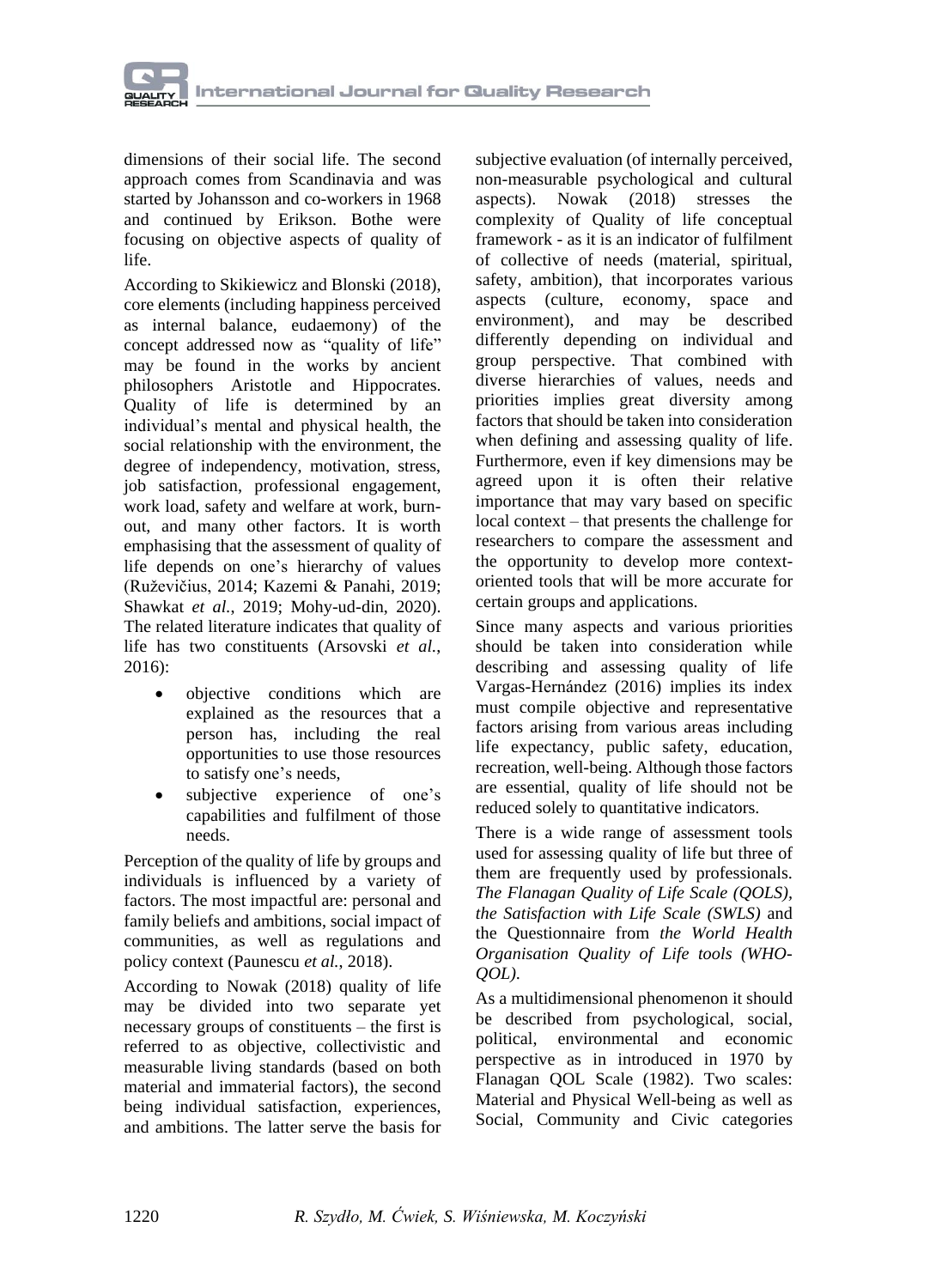consist of two items. Three others such as Relations with Other People, Personal Development and Fulfilment as well as Recreation consist of 4 items each. The last item, number 16 – Independence, was added later on.

*The Satisfaction with Life Scale (SWLS)* is still another tool widely used when it comes to the quality of life assessment. It was published by Diener, Emmons, Larsen and Griffin in 1985. The questionnaire consists of only 5 items: In most ways my life is close to my ideal; The conditions of my life are excellent; I am satisfied with my life; So far, I have gotten the important things I want in life; If I could live my life over, I would change almost nothing. The SWLS includes answers on a seven-point-scale. The two tools mentioned above are being used for further research purposes.

The third tool used for assessing the quality of life is the one created by the World Health Organisation (1997). It consists of 100 items that are gathered around 6 factors such as Physical Health, Psychological, Independence, Social Relations, Environment and Spiritual (single items only).

The Brazilian study among nursing students showed higher results (WHOQOL-BREF) for quality of life and social relationships subscales in comparison to psychological, physical and environmental dimensions. The differences were explained as a result of excessive stress related to their studies (Faílde Garrido *et al.*, 2019). A study from China found out that adolescents who had a stressful life had lower satisfaction than adolescents without stressful situations. The increased stress among these adolescents was correlated with either the lack of coping strategies or the inability to use existing coping strategies(Felicilda-Reynaldo *et al.*, 2019). Alboliteeh (2020) states that although various quality of life assessments among nursing students are described (Graves *et al.*, 2017; Hosseini *et al.*, 2015; Labrague *et al.*, 2018; Leon-Larios *et al.*, 2019; Mak *et al.*, 2018),

none of them considered academic aspects as relevant in assessing the QOL of students.

The above described tools are considered to be wide and general, that may be used for various groups of interest. And as it was mentioned before, there is a need of developing context-oriented tools that are more accurate for certain groups. The main group of interest of this study is the group of students. So a well developed questionnaire that covers the perspectives of students may be an appropriate response to the challenge of measuring their quality of life. There are two important factors that differentiate this unique group of students form teenagers and young adults. Those are Genreation Z and emerging adulthood concepts.

Generation Z is the one born in the age of the Internet. Therefore, most aspects of their lives are influenced or even centred around the use of the Web. Using modern technology is a necessity in daily life and for many tasks the only way generation Z is familiar with. The lack of digital resources and tools may cause stress and anxiety among people from generation Z. Although they use digital technology for almost every task including education, they have not mastered critical thinking and tend to have problems assessing and selecting information that Google supplies. Shift from books and classrooms to digital resources has become a challenge for modern teachers as they should not only update the content they teach but also modernize the methods they use (Poláková *et al.*, 2019). Another important fact is that generation Z is about to enter the global labour market and is expected to take a leadership role in the near future. Generation Z is widely defined to be born in 1995-1999 and raised within the framework of the Social Web and the "digital technology revolution" (Al Amiri *et al.*, 2019). Although this generation is now in the point of interest, another generations such as generation Alpha are to start studies in a near future. There is a also a need of more stable, developmental approach towards the topic. This approach is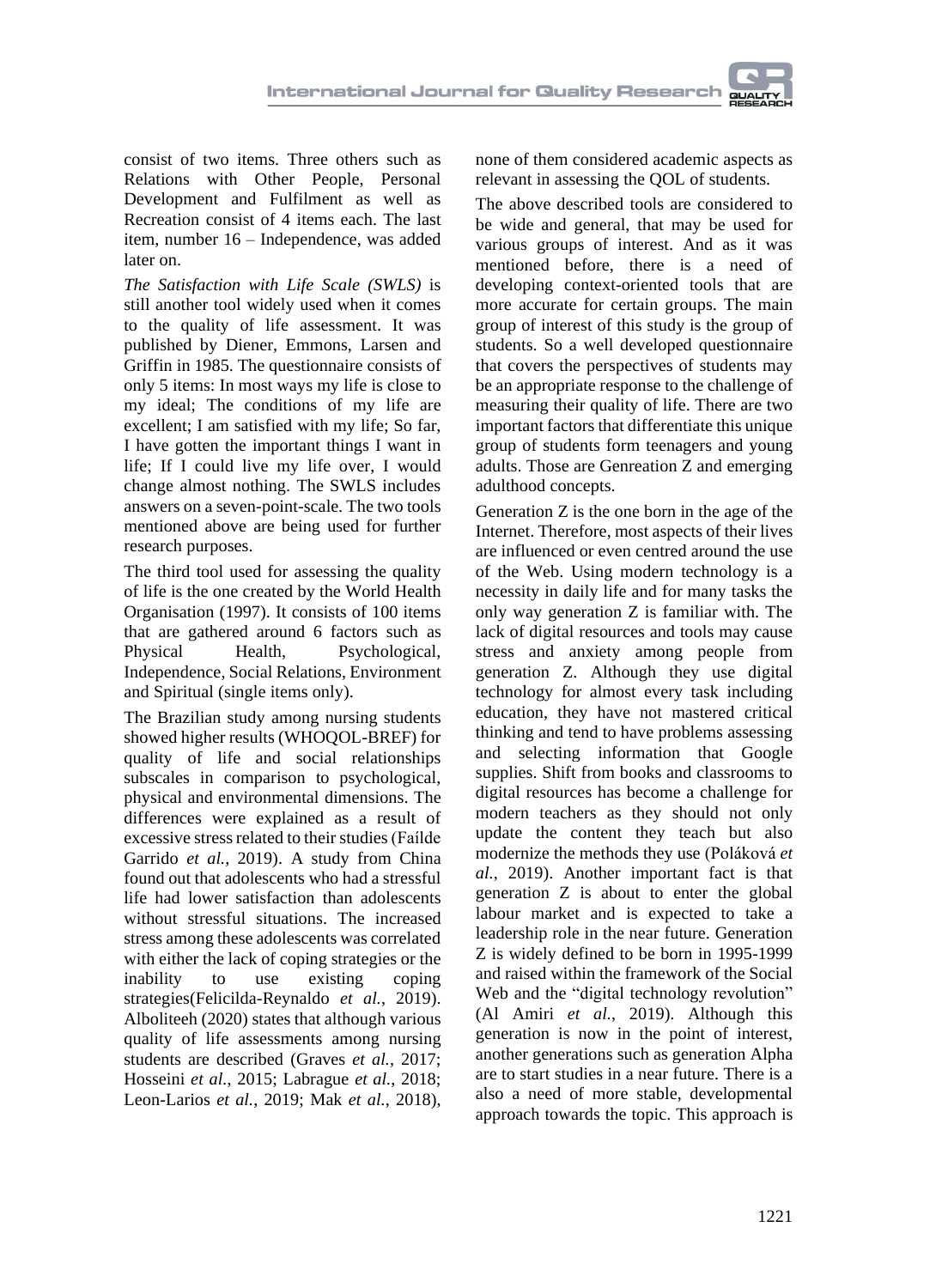

presented by emerging adulthood context, that is no related to generations, but to the level of development of individuals.

According to the theory of emerging adulthood, people aged 18-25 significantly differ from people in other age groups not only in demographic terms but also in shaping identity and perceiving themselves(Chisholm & Hurrelmann, 1995; Arnett, 2000).

In Arnett's opinion (2000), identity formation in the period of emerging adulthood takes place within three main areas: love, work, and views. Admittedly those processes already begin in adolescence but the main changes occur just as one turns 18 until 25 years of age. In addition to the three main areas listed above, which characterise the emerging adulthood, there are other areas related to the age-specific behaviour of young people such as a change in the relationship with parents, which consists in shifting from a relationship with them based on opposition typical to the adolescent age to more partner-like relationship.

For many young people, the end of adolescence - up to around the age of 25 is the key period of achievement, experimentation, and change (Chisholm & Hurrelmann, 1995). During that period there are many opportunities related to work, love or exploration of the world (Rindfuss, 1991).

Those important facts mentioned above and the analysis of the related literature concerning assessment of quality of life reveal a gap to the extent of research tools used for studying the quality of life of the socalled young adults or people becoming an adult, which is congruent with the period of studying at the university.

The aforementioned gap has become a motive for drawing up the *Multidimensional Inventory of Students Quality of Life (MIS-QOL)(*Szydło, Wiśniewska, Ćwiek, 2021), which is dedicated for measuring students' QOL who may be described by both Generation Z and Emerging Adulthood concepts. The Abram's definition within the American approach was the base for constructing the questionnaire. That tool in a very meticulous way examines students' quality of life in 15 aspects, including finance, health, family, partners friends, work, free time, flat/ apartment, hobby/ interests/ passion, university/ education, volunteering, technology, state of mind, philosophy/ ethics and perspectives. The dimensions of students' quality of life were extrapolated from the pilot study. The inventory shows very good psychometric properties, including the PCLOSE = 0.35, Cronbach's alpha 0.802,  $r_{sb} = 0.858$ . The validity of a tool was checked with Pearson's correlation coefficient (r) and was equal to r=0,52 with somatic subscale of WHO, r=0.631 with environmental subscale of WHO and r=0.703 with psychological subscale of WHO. In order to check the external validity of the *MIS-QOL* two other questionnaires were chosen due to their common use for the purpose of conducting research on quality of life. Those namely were *Quality of Life Scale* and the *SWLS.* Both of the questionnaires were characteristic of very high psychometric values. It is important to state that the reliability of the *QOL* Scale varied from 0.78 to 0.84 (Anderson, 1995; Neumann & Buskila, 1997) and the validity of the *QOL Scale* measured by the Spearman's coefficient with the *Life Satisfaction Index Z (LSI-Z)* (Wood *et al.*, 1969) varied from r=0.67 to r=0.75 (Burckhardt *et al.*, 2003). As far as the *SWLS* is concerned, its reliability varied from 0.79 (Blais *et al.*, 1989) to 0.89 (Alfonso *et al.*, 1996) and the validity of the *SWLS* measured by the Pearson's correlation coefficients with the *Life Satisfaction Index* (Neugarten *et al.*, 1961) ranged from 0.75 (Abdallah, 1998) to 0.81 (Pavot *et al.*, 1991), which also proved a stronger correlation coefficient between the *SWLS* and self-reported positive affect (r=0.62) than between the *SWLS* and selfreported negative affect (r=-0.30). Those statistics proves that the external validity check was performed by a comparison with valuable questionnaires. MIS-QOL revealed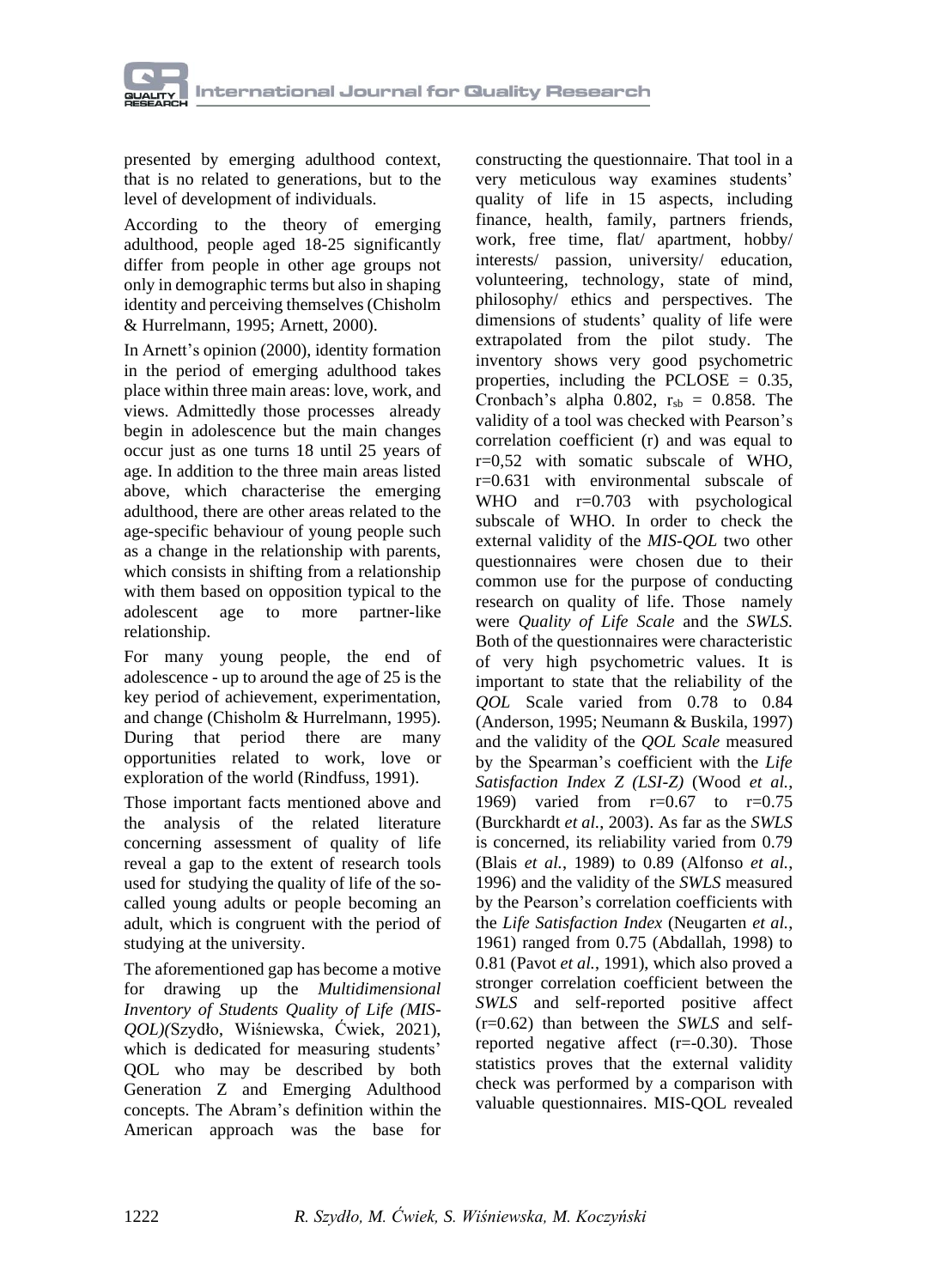the strong correlation r=0.786 with QOLS and r=0.657 with *SWLS*.

The questionnaire with such a psychometric stats allows to draw conclusions on 15 dimensions and a general score – that is beneficial during diagnostic processes. However, due to the relatively large number of questions (100), it has been decided to provide an shortened version. Questions have been selected for the short version by means of the exploratory factor analysis (EFA). The aim of the article is to present the procedure of creation of a shortened version of the multidimensional examination of students' quality of life *(MIS-QOL-S)*, its theoretical validity as well as reliability.

## **2. Methodology**

The *MIS-QOL-S* questionnaire development process was based on the approach presented by Hornowska (2001) and expanded by other researchers. It consisted of the following steps:

1) Loadings for each item on the general dimension of the *MIS-QOL* check,

2) Recognition of dimensions significant for assessing quality of life,

3) External validity and reliability based on the correlation with the *MIS-QOL* check,

4) Draft questionnaire development,

*5)* Questionnaires selection for external validity testing (the Flanagan *Quality of Life Scale (QOLS)* and the *Satisfaction with Life Scale (SWLS),*

6) Pilot survey,

7) Questionnaire reliability assessment, 8) External validity based on the correlation with: the Flanagan *Quality of Life Scale (QOLS)* and the *Satisfaction with Life Scale (SWLS)* check,

9) Approval of the final version of the questionnaire.

The first step of drawing up the *Multidimensional Inventory Of Students Quality Of Life MIS-QOL (Szydło,*

*Wiśniewska, Ćwiek, 2021)S* was to check the loadings for each question on each dimension and the final value of quality of life measured by the *MIS-QOL*. At the second stage, questions that proved the highest loadings (more than 0,8) on each dimension were chosen for the short version of the questionnaire.

In order to identify the questions that have the highest share in the variability of the studied dimension, the exploratory factor analysis (EFA) was used. The purpose of the EFA is to find a new group of variables, smaller than a group of original variables, which represent relationships between groups of many mutually correlated original variables (Hornowska, 2001).

The compilation of entry data matrices is the starting point of the analysis. Each of the entry variables after its standardisation is represented as a linear combination of the unobservable variables, known as the major factors, which carry the information common for the entry variables, and the unique factor, which carries the exclusive information for the entry variable, not present in any other entry variable. The common and unique factors are assumed not to correlate. In consequence, the variance of each entry variable may be represented by the variance explained by the common factors as well as by the unique factor (Panek & Zwierzchowski, 2013):

$$
S^{2}(z_{j}) = h_{j}^{2} + d_{j}^{2} = \sum_{l=1}^{s} w_{jl}^{2} + d_{j}^{2} = 1,
$$
  

$$
j = 1, 2, ..., m
$$

where:  $h_j^2$  – resources of common variability for *j*-variable,  $d_j^2$  – resources of unique variability. The factor analysis eliminates the influence of the unique factor in favour of the common factors, and concurrently minimises the influence on the values of the entry variables other than the common factors. The influence is successfully mitigated by replacing the R correlation matrix of the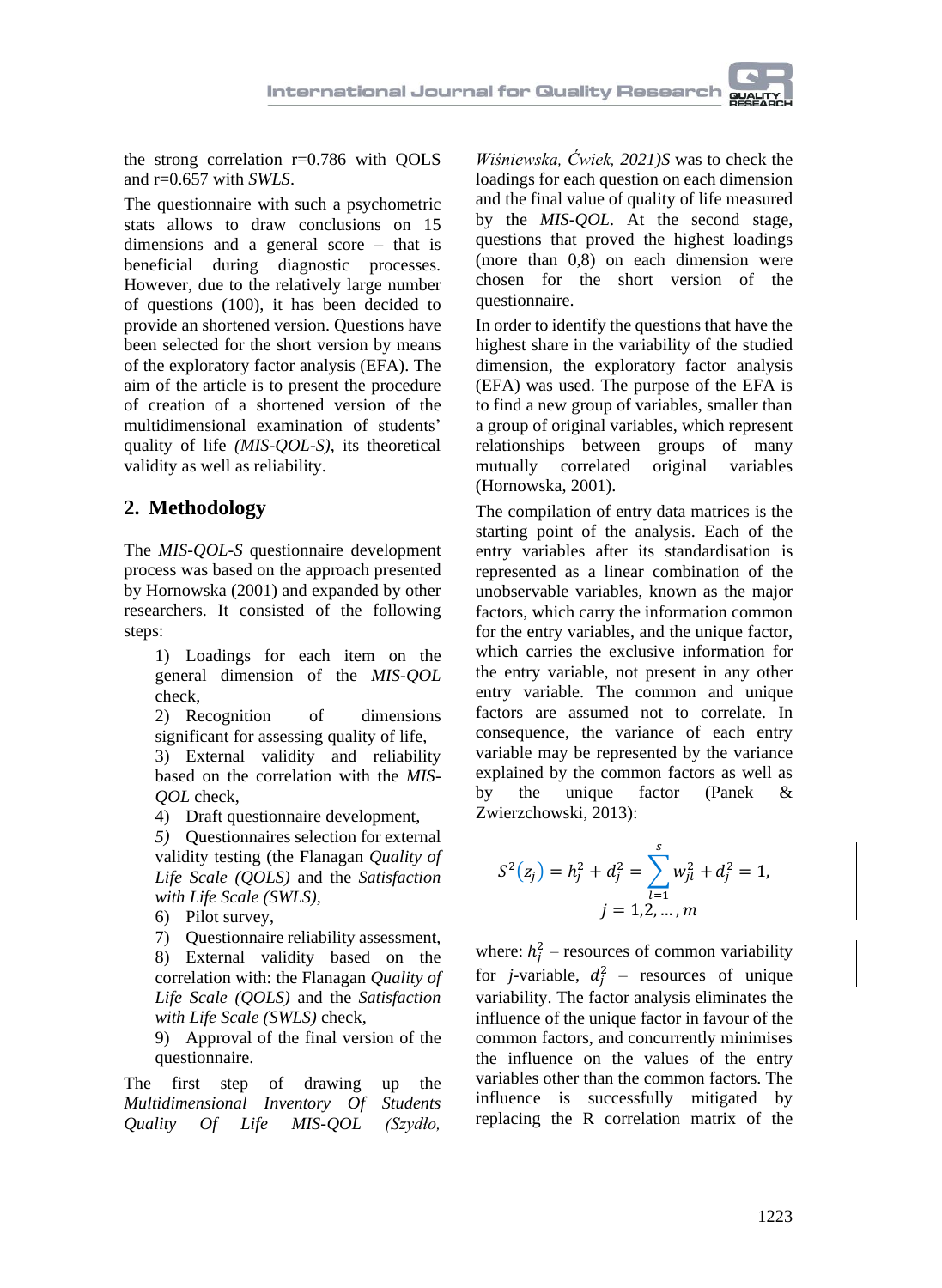

diagonal coefficients of the correlation with the common variability resources. As a result, the reduced correlation matrix is obtained (Panek & Zwierzchowski, 2013):

$$
\widetilde{R} = \begin{cases}\n\widetilde{r}_{jj'} = r_{jj'}, \text{for } j \neq j' \\
\widetilde{r}_{jj} = h_j^2, \text{for } j = j' \\
j, j' = 1, 2, \dots, m.\n\end{cases}
$$

The reduced correlation matrix serves as the basis to determine the loadings in the subsequent model equations. The loadings were estimated by means of the principal axis method. The obtained results were subject to the rotation using a varimax rotation with Kaiser normalisation.

The last step before drawing up the draft questionnaire was to check the external validity and reliability of the short version. The statistical approach is defined below.

Cronbach's alpha coefficient and the Spearman-Brown split-half factor were used for validating the study. Cronbach's alpha coefficient defines which part of the variance of the total scale is the variance of the real value of that scale and is calculated by means of the following formula (Gatnar & Walesiak, 2004):

$$
\alpha = \frac{k}{k-1} \left( 1 - \frac{\sum_{j=1}^{k} S^2(x_j)}{S^2(x_s)} \right)
$$

A zero value means that specific positions on the scale do not ensure the true result but generate a random error. In consequence, there is no correlation between the items on the summary scale. Cronbach's alpha of the tool is assumed to be at least 0.60, while that coefficient is preferred to approximate to 0.90.

An alternative way to calculate the reliability of the summary scale isto divide it into halves in a certain random manner. If the total scale is perfectly reliable, then the two halves are expected to be perfectly correlated (i.e.,  $r =$ 1.0). Less than perfect honesty will lead to less than perfect correlation. The integrity of

the summary scale may be estimated using the Spearman-Brown split-half factor published independently by Spearman (1910) and Brown (1910):

$$
r_{sb} = \frac{2r_{xy}}{1 + r_{xy}}
$$

where:  $r_{sb}$  – split-half factor,  $r_{xy}$  – correlation between halves of the scale.

The draft questionnaire consisted of 30 questions that represented each dimension from the MIS-QOL. It is important to note that some dimensions were represented by only one question whereas some of them were represented by three questions. The scale of answers was a Likert-type scale ranging from zero to seven, where zero represented – not applicable, 1 - strongly dissatisfied, 2 dissatisfied, 3 - rather dissatisfied, 4 - difficult to say, 5 - rather satisfied, 6 - satisfied, 7 very satisfied. For two questions the scale was slightly different, where zero represented – not applicable, , 1 - strongly disagree, 2 disagree, 3 - rather disagree, 4 - difficult to say, 5 - rather agree, 6 - agree, 7 - strongly agree. It was drawn up in the form of the Computerised Self-Administered Questionnaire (CSAQ). It was a questionnaire in which the respondents could give their answers directly. The use of this technique properly excludes the problem of nonresponse because the computer does not allow to proceed to the next group of questions, if any of the mandatory questions has been omitted.

The last stage before creating the final version of the questionnaire was to check the psychometric properties of the inventory. Those were checked in terms of reliability and validity using the following techniques and research methods:

1. the reliability of the questionnaire was estimated using Cronbach's alpha and the split-half reliability coefficient,

2. the Flanagan Quality of Life Scale (QOLS), Satisfaction with Life Scale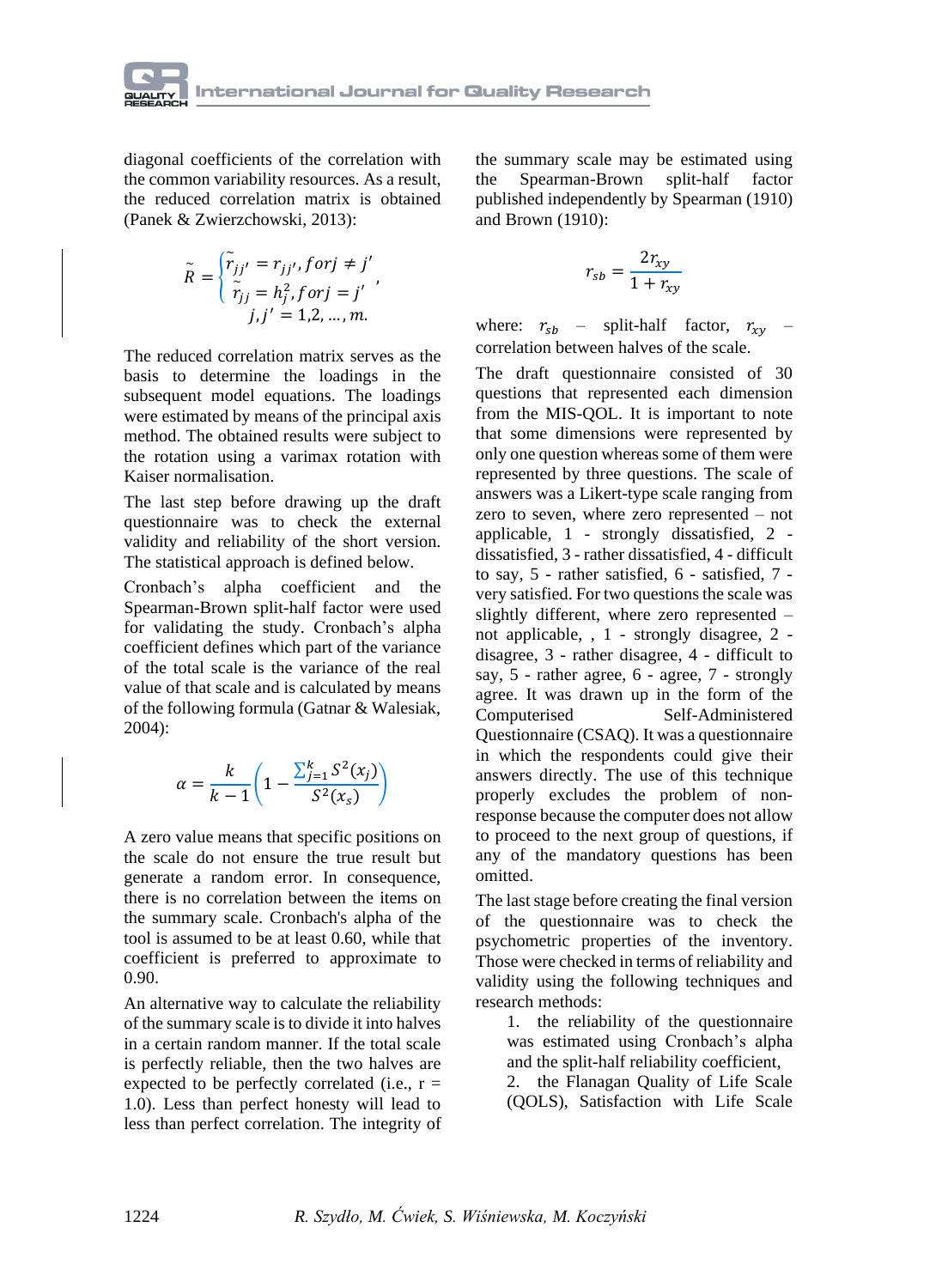(SWLS) and were used for estimating the external validity of the questionnaire.

The study involved 238 people, including 63% of women and 37% of men. The majority of the respondents were from Poland (98.7%). The remaining 1.3% of the respondents were from Ukraine. The respondents were between 18 and 36 years old. The average age was 22.03 years old with a standard deviation of 2.03. The largest group of respondents were 22 years old. The respondents studied at various universities in 5 Polish cities: in Kraków, Kielce, Warsaw, Lublin, and Katowice. For the purposes of the analysis, the size of the academic center was adopted as the criterion: over 500,000 inhabitants (48.74%) and below 500,000 inhabitants (51.26%). The respondents studied a total of 20 fields, which for the purposes of the analysis were divided into three categories: economic sciences (63.87%), computer science or engineering sciences (31.93%) and others (4.2%).

The gathering data process was conducted in accordance with high ethical standards. Only volunteers were taking part in the research. It was conducted with CSAQ made with Google forms so in order to proceed, participant had to agree for taking part in a research by marking an appropriate answer. If they don't agree their participation in the research was terminated. The questionnaire was not collecting email addresses neither personal data that allow for identification of the respondent. People taking part in the research were also informed of the possibility of withdrawing from the research at any time without consequences. The questionnaire was based on secured G-SUIT drive, accessed only by the researchers, that is in accordance with Personal Data Protection Act.

## **3. Results**

The final form of the *Multidimensional Inventory Of Students Quality Of Life – Short Version MIS-QOL-S* consists of 30 questions that are as follows:

- I. How satisfied are You with:
- 1. the opportunity to gain scholarship?
- 2. the opportunity to spend money on pleasures?
- 3. the quality of medical services?
- 4. the quality of medical advice from your General Practitioner?
- 5. the time spent with your family?
- 6. the level of trust in your family?
- 7. the ways of making decisions in your family?
- 8. the time spent with your partner?
- 9. the level of respect towards your boundaries by your partner?
- 10. the frequency of meeting with friends?
- 11. the level of respect towards your rules and beliefs by your friends?
- 12. the suitability of your educational background for your job?
- 13. the atmosphere at work?
- 14. the access to cultural events?
- 15. the size of your room?
- 16. the equipment of your apartment?
- 17. the availability of places to perform your hobby?
- 18. the opportunity to share your hobby with others?
- 19. the didactic level of your University? 20. the opportunity to start a voluntary work?
- 21. the opportunity to realise own ideas
- as a volunteer?<br>22. the rec recognition of your involvement?
- 23. the level of your skills with mobile devices?
- 24. the level of your programming skills?
- 25. your network in social media?
- 26. the way you understand suffering?
- 27. socially recognised authorities?
- 28. prospects in terms of your health?
- II. To which extent do you agree with the following sentences:
- 29. I am full of energy.
- 30. I feel loved.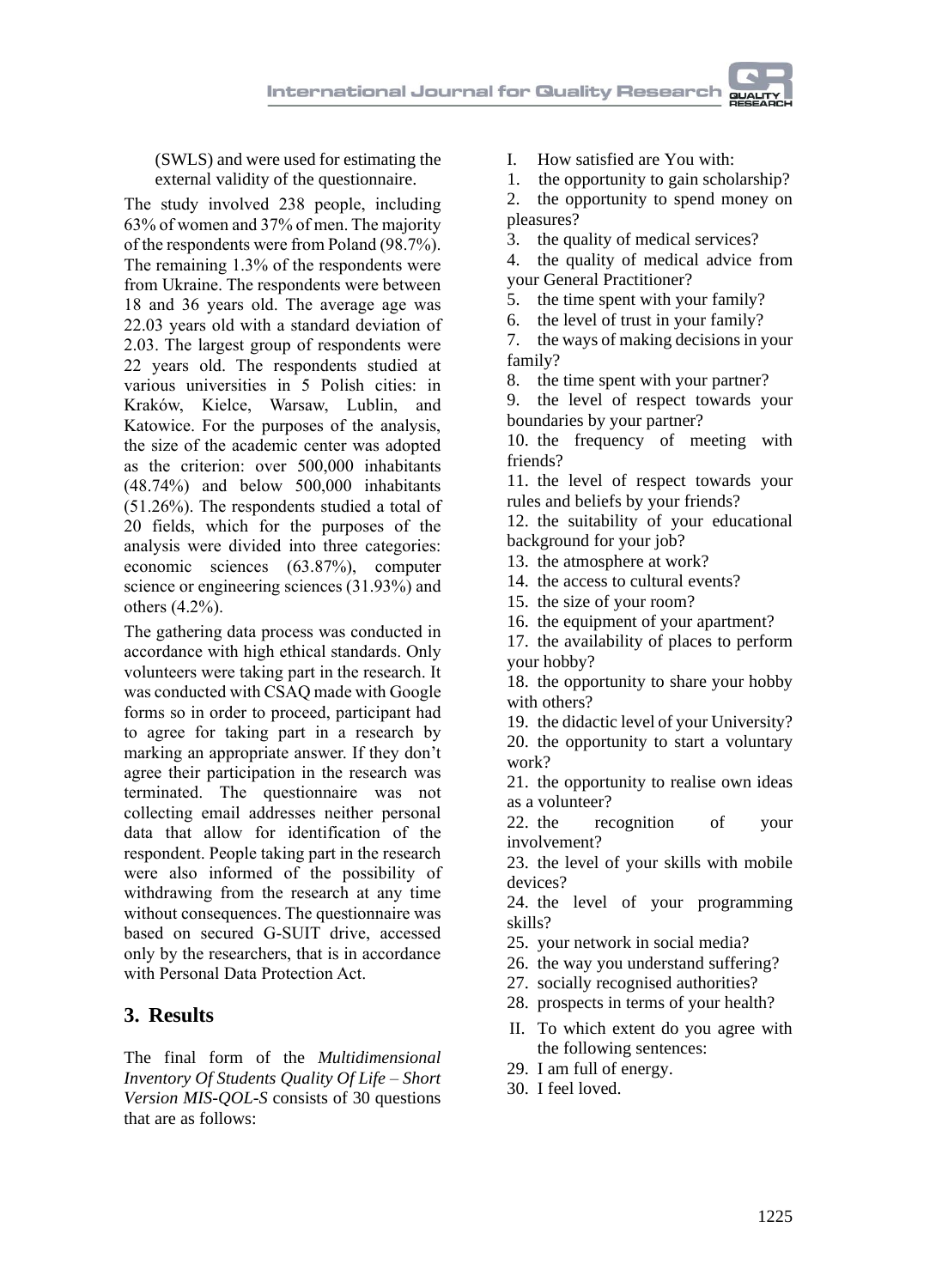

After conducting the pilot research, it is important to state that the psychometric values of the *MIS-QOL-S,* such as validity and reliability are recognised to be at a very good level. The validity measured by the Spearman's coefficient in respect of the *QOLS* equals 0.693 and in respect of the

*SWLS* - equals 0.62. The reliability of the *MIS-QOL* measured by Cronbach's alpha equals 0.944 and measured by the split-half coefficient - equals 0.972.

The relevance of MIS-QOL-S to MIS-QOL concerning dimensions is presented in table 1

| Dimension               | <b>Ouestions</b>               |  |
|-------------------------|--------------------------------|--|
| Finance                 | Part I, question 1 and 2       |  |
| Healt                   | Part I, question 3 and 4       |  |
| Family                  | Part I, question 5, 6 and 7    |  |
| Partners                | Part I, question 8 and 9       |  |
| Friends                 | Part I, question 10 and 11     |  |
| Work                    | Part I, question 12 and 13     |  |
| Free time               | Part I, question 14            |  |
| Flat/apartment          | Part I, question 15 and 16     |  |
| Hobby/Interests/Passion | Part I, question 17 and 18     |  |
| University/Education    | Part I, question 19            |  |
| Volunteering            | Part I, question 20, 21 and 22 |  |
| Technology              | Part I, question 23, 24 and 25 |  |
| State of mind           | Part II, questions 1 and 2     |  |
| Philosophy/Ethics       | Part I, question 26 and 27     |  |
| Perspective             | Part I, question 28            |  |

**Table 1.** Relevance of questions to dimension

It is important to state that during the creation process the inventory was translated from Polish into English using the procedure of back translation. It consists in making the translation into English by one person and then translating it back into Polish by another person not connected to the project. If there are no significant differences between the original version of the questionnaire and the inventory resulting from the back translation, that ensures that both language versions (Polish and English) are identical and that the English version may be used for both research and diagnostic purposes right after conducting the process of validation.

#### **4. Conclusions and limitations**

Based on the research and the design procedure, presented in this article, and the result obtained by using the *MIS-QOL-S,* certain conclusions may be drawn.

The *MIS-QOL-S* is filling the gap in the case of conducting research among people in the emerging adulthood stage. The currently used questionnaires *(QOLS, SWLS)* are created as general tools (Diener *et al.*, 1985; Hinz *et al.*, 2018), without any specific reference to the generation, age, etc. The *MIS-QOL-S* was created based on two pilot studies and the questions used in the inventory were carefully selected adequately to the group of students or people in the emerging adulthood stage. It contains questions about the most important issues as far as this age is concerned, such as: family, relationships, love, work, and selfesteem (Arnett, 2000).

The *MIS-QOL-S* as an inventory is strict and widely comprehensible by the study participants. In the course of conducting pilot research projects, none of the participant reported any unusual language or impossibility to understand questions. Every question was unambiguously interpreted by the participants. It is due to the process of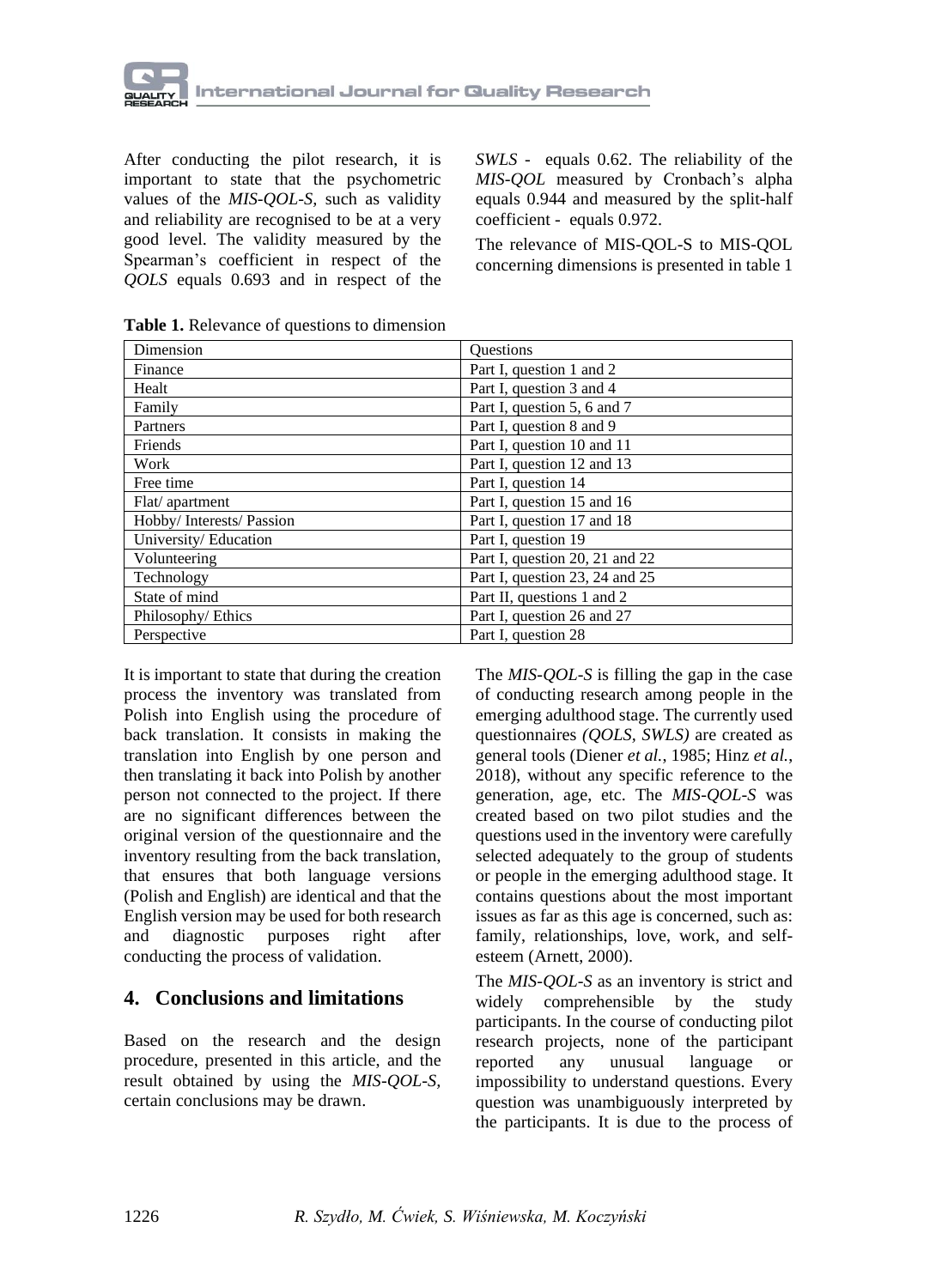creating the *MIS-QOL* inventory questions, in which people in the emerging adulthood stage were included.

The psychometric characteristics of the *MIS-QOL-S* are very high. The theoretical validity of the *SWLS* (0.62) and the *QOLS* (0.693) measured by a Pearson's coefficient shows that the *MIS-QOL-S* is an appropriate tool for assessing Quality of Life*.* The reliability of the tool is remarkable. It equals 0.944 as measured by Cronbach's alfa, and is equivalent to 0.972 when measured by the split-half coefficient.

Based on the complexity of questions as well as very high psychometric values it is reasonable to use the *MIS-QOL-S* as a tool in both psychological and medical research projects. The *SWLS* and *QOLS* tools are widely used in medical studies [\(Burckhardt,](https://hqlo.biomedcentral.com/articles/10.1186/1477-7525-1-60#auth-1) & Anderson, 2003; Bicholkar et. al., 2019; Seva *et al.*, 2019; Uchmanowicz *et al.*, 2019), so could be the *MIS-QOL-S* as a tool with better reliability. It may be used as a tool for both research and diagnostic purposes.

*The Multidimensional Inventory of Students' Quality of Life - Short Version* consists of 30 questions, which makes it quick to complete. It is important to note that completing it one can only assume about quality of life in general, without the need to go into a greater detail of respective domains. To do this, one must reach for a much longer and more timeconsuming *Multidimensional Inventory of Students' Quality of Life*.

The properties of the questionnaire are very good but please keep in mind that those are the results of the survey conducted in the Polish language among Polish (or Polishspeaking) students. The use of the inventory in other countries requires not only translating the questionnaire according to the procedure of back translation but also its re-validation. It may turn out that the psychometric properties of the inventory will be different from the above-presented, e.g. due to cultural differences.

The results of the study presented in the text concerning students' quality of life in Poland may not be assessed properly at the moment because they have not yet been normalised. Therefore, it is not possible at the moment to use the *Multidimensional Inventory of Students' Quality of Life - Short Version* for diagnostic purposes. It is important to remember that normalisation should be performed separately for each country in which the study will be conducted with the use of this questionnaire. Each time, one should also consider whether it should be developed as one standard version (the same for all students) or whether there are particular local conditionalities differentiating students' situation therefore implying that in such a case it should be based on separate standards, e.g. according to gender or type of study.

# **5. Future Research**

There are wide plans of future research concerning the *MIS-QOL-S.* In terms of a back translation, the subsequent steps to be taken may be as follows:

- 1. Translation into other native languages and validation of the tool for the purpose of each country. As for the current partnerships, the first languages are to be English, German, Russian, Serbian and Spanish.
- 2. Implementation of norms for Polish and other national versions of the tool.
- 3. Comparative studies with international partners.
- 4. Creation of a network of researchers using the *MIS-QOL* and *MIS-QOL-S* for studying and describing students' quality of life and people in the emerging adulthood stage.

Those goals are to be achieved only due to the strong cooperation with specialists in the field of economics, management, medical sciences, psychology and sociology, as well as with international institutions such as Eurostat.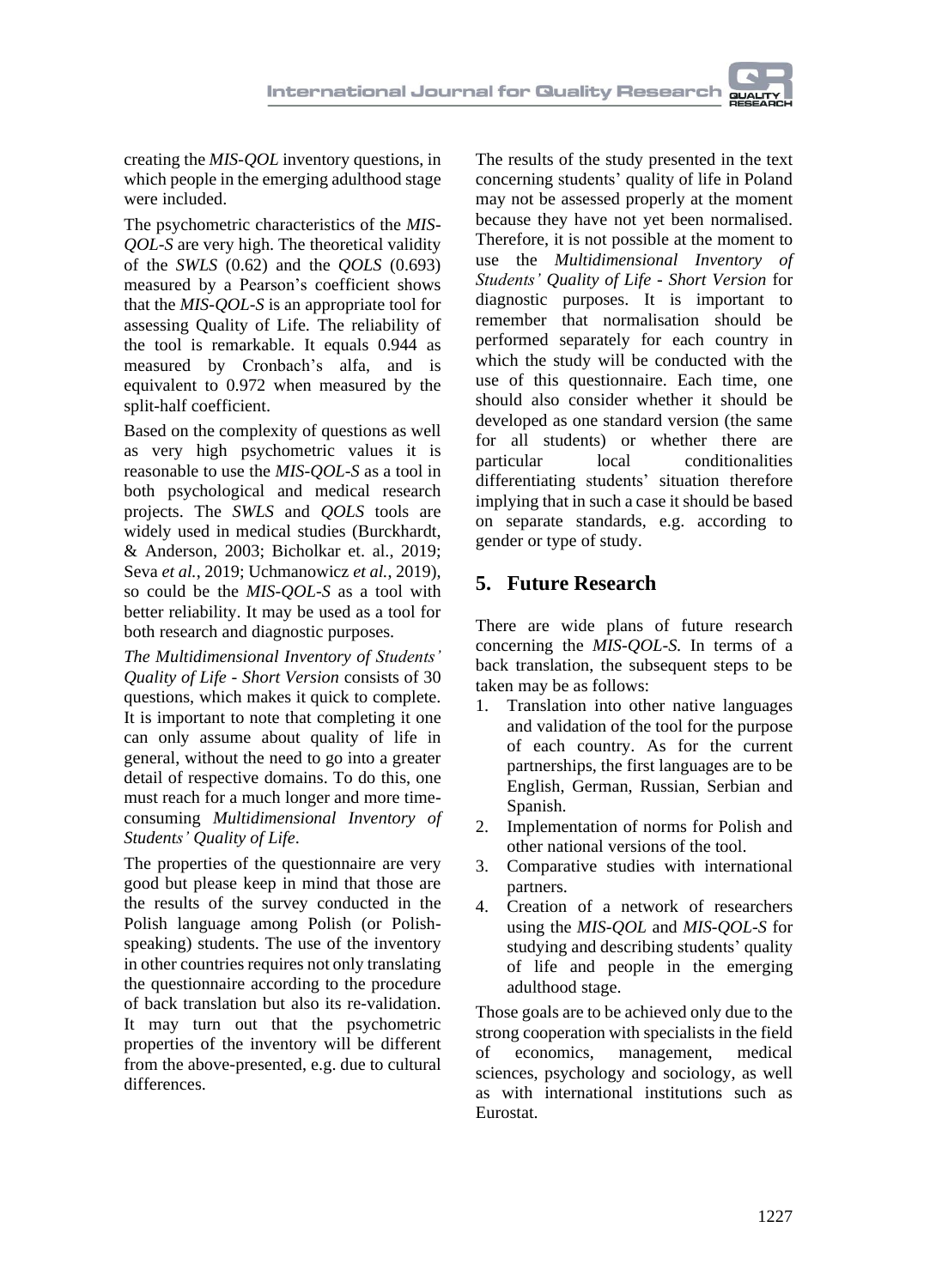

**Acknowledgment:** The Project has been financed by the Ministry of Science and Higher Education within "Regional Initiative of Excellence" Programme for 2019-2022. Project no.: 021/RID/2018/19. Total financing: 11 897 131.40 PLN.

### **References:**

- Abdallah, T. (1998). The Satisfaction with Life Scale (SWLS): Psychometric properties in an Arabic-speaking sample. *International Journal of Adolescence and Youth, 7*, 113-119.
- Abrams, M. (1973). Subjective social indicators. *Social Trends*, *4*, 35-50.
- Al Amiri, N., Daradkeh, F., Al Al Kaabi, A. (2019). Leadership styles and competence among generation z Emirati nursing students. *International Journal of Learning, Teaching and Educational Research*, *18*(9), 23-45.
- Alboliteeh, M. (2020). Correlates and predictors of quality of life among Saudi nursing students. *International Journal of Advanced and Applied Sciences*, *7*(1), 139-144.
- Alfonso, V. C., Allison, D. B., Rader, D. E., & Gorman, B. S. (1996). The extended satisfaction with life scale: Development and psychometric properties. *Social Indicators Research, 38*(3), 275-301.Anderson, K.L. (1995). The effect of chronic obstructive pulmonary disease on quality of life. *Research in Nursing & Health, 18*, 547-556.
- Arnett, J. (2000). Emerging Adulthood. A Theory of Development From the Late Teens Through the Twenties. *American Psychologist, 55*, 469-480.
- Arsovski, S., Putnik, G., Moljević, S., & Durović, D. (2016). Sustainable quality of life: Is it possible in transition economics. In *1st International conference on Quality of Life*. Retrieved April 27, 2020, from http://cqm.rs/2016/cd1/pdf/papers/focus\_1/15.pdf.
- Bicholkar, U. A., Dias, A., & Mascarenhas, V. (2019). Prevalence of problematic online gaming among undergraduate medical students and its relation to well-being, self-esteem and depressive mood in Goa, India. *International Journal of Community Medicine and Public Health, 6*(3)*,* 904-909.
- Blais, M. R., Vallerand, R. J., Pelletier, L. G., & Briere, N. M. (1989). L'Echelle de satisfaction de vie: Validation Canadienne-Francaise du "Satisfaction With Life Scale". *Canadian Journal of Behavioral Science, 21,* 210–223.Brown, W. (1910), Some experimental results in the correlation of mental abilities. *British Journal of Psychology*, *3*, 296-322.
- Burckhardt, C. S., Anderson, K. L., Archenholtz, B., & Hagg, O. (2003). The Flanagan Quality Of Life Scale: evidence of construct validity. *Health Qual Life Outcomes, 23*, 1-59.
- Chisholm, L., & Hurrelmann, K. (1995). Adolescence in modern Europe: Pluralized transition patterns and their implications for personal and social risks. *Journal of Adolescence*, *18*, 129- 158.Diener, E., Suh, E.M., Lucas, R.E., & Smith, H. L. (1999). Subjective well-being: Three decades of progress. *Psychological Bulletin*, *125*(2), 276-302.
- Diener, E., Emmons, R. A., Larsen, R. J., & Griffin, S. (1985). The Satisfaction With Life Scale. *Journal of Personality Assessment, 49*(1), 71-75.
- Faílde Garrido, J. M., Ruiz Soriano, L., Pérez Fernández M. R., Lameiras Fernández M., & Rodríguez Castro Y. (2019). Evolution of quality of life and health-related behaviors among Spanish university students. *The International Journal of Health Planning and Management*, *34*(1), e789-e801. doi:10.1002/hpm.2692.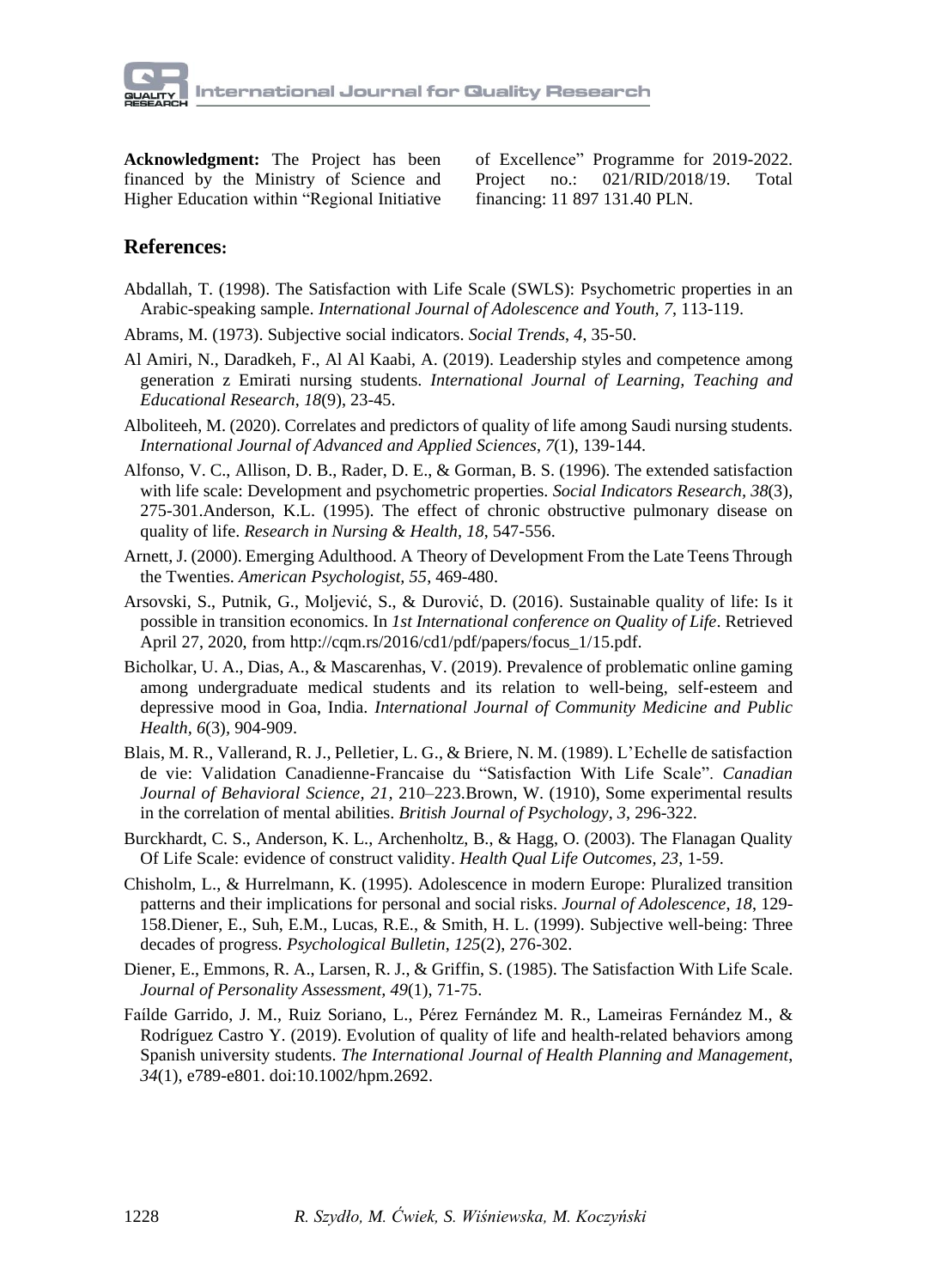- Felicilda-Reynaldo, R. F. D., Cruz, J. P., Papathanasiou, I. V., Shaji, J. C. H., Kamau, S. M., Adams, K. A., & Valdez, G. F. D. (2019). Quality of life and the predictive roles of religiosity and spiritual coping among nursing students: A multi-country study. *Journal of Religion and Health*, *58*(5), 1573–1591. doi:10.1007/s10943-019-00771-4.
- Flanagan, J. C, (1982). Measurement of quality of life quality of life: current state of the art. *Archives of Physical Medicine and [Rehabilitation](https://www.researchgate.net/journal/0003-9993_Archives_of_Physical_Medicine_and_Rehabilitation)*, *63*, 56-59.
- Gatnar, E., & Walesiak, M (2004). *Metody statystycznej analizy wielowymiarowej w badaniach marketingowych*. Wrocław: Wydawnictwo Akademii Ekonomicznej im. Oskara Langego we Wrocławiu.
- Graves, J. M., Mackelprang, J. L., Barbosa-Leiker, C., Miller, M. E., & Li, A.Y. (2017). Quality of life among working and non-working adolescents. *Quality of Life Research*, *26*(1), 107- 120. doi:10.1007/s11136-016-1376-5.
- Hinz, A., Conrad, I., Schroeter, M., Glaesmer, H., Brähler, E., Zenger, M., Kocalevent, R., & Herzberg, P. (2018). Psychometric properties of the Satisfaction with Life Scale (SWLS), derived from a large German community sample. *Quality of Life [Research,](https://link.springer.com/journal/11136) 27*(6), 1661–1670.
- Hornowska, E. (2001). Testy psychologiczne. Teoria i praktyka, Wydawnictwo Naukowe Scholar, Warszawa.
- Johnson, L. B. (1964). Remarks in Athens at Ohio University. Online by Gerhard Peters and John T. Woolley, The American Presidency Project. Retrieved January 27, 2020, from http://www.presidency.ucsb.edu/ws/?pid=26225
- Kazemi, S. S., & Panahi, R. (2019). Efficacy of an Interventional Program on Health- Related Quality of Life of Nursing Students: a Pre-Post Design Study*. International Journal of Musculoskeletal Pain Prevention*, *4*(1), 122-126.
- Labrague, L. J., McEnroe‐Petitte, D. M., Papathanasiou, I. V., Edet O. B., Tsaras, K., Christos, K.F., and Lucas, K.V.S. (2018). A cross‐country comparative study on stress and quality of life in nursing students. *Perspectives in Psychiatric Care*, *54*(4), 469-476. doi:10.1111/ppc.12248.
- Leon-Larios, F., Vazquez-Valeo, C.G., Sanchez-Sanchez, A., Gomez-Baya, D., Macías-Seda, J., and Cabezas-Palacios, M.N. (2019). Health-related quality of life quality of life in undergraduate women using any contraceptive. *Health and Quality of Life Outcomes*, *17*, 90. doi:10.1186/s12955-019-1157-2.
- Mak, Y. W., Kao, A. H., Tam, L. W., Virginia, W. C., Don, T. H., & Leung, D. Y. (2018). Health-promoting lifestyle and quality of life among Chinese nursing students. *Primary Health Care Research and Development*, *19*(6), 629-636. doi:10.1017/S1463423618000208.
- Mohy-ud-din, M. (2020). Comparative Analysis of Management Students' Satisfaction of University of the Punjab Lahore and Lahore University of Management Sciences about the Quality of Higher Education. *Proceedings on Engineering Sciences, 2*(2), 197-208. Doi: 10.24874/PES0202.010
- Neugarten, B. L., Havinghurst, R. J., & Tobin, S. S. (1961). The measurement of life satisfaction. *Journal of Gerontology, 31,* 134-143.
- Neumann, L., & Buskila, D. (1997). Measuring the quality of life of women with fibromyalgia: a Hebrew version of the quality of life scale (QOLS). *Journal of Musculoskeletal Pain, 5,* 5- 17.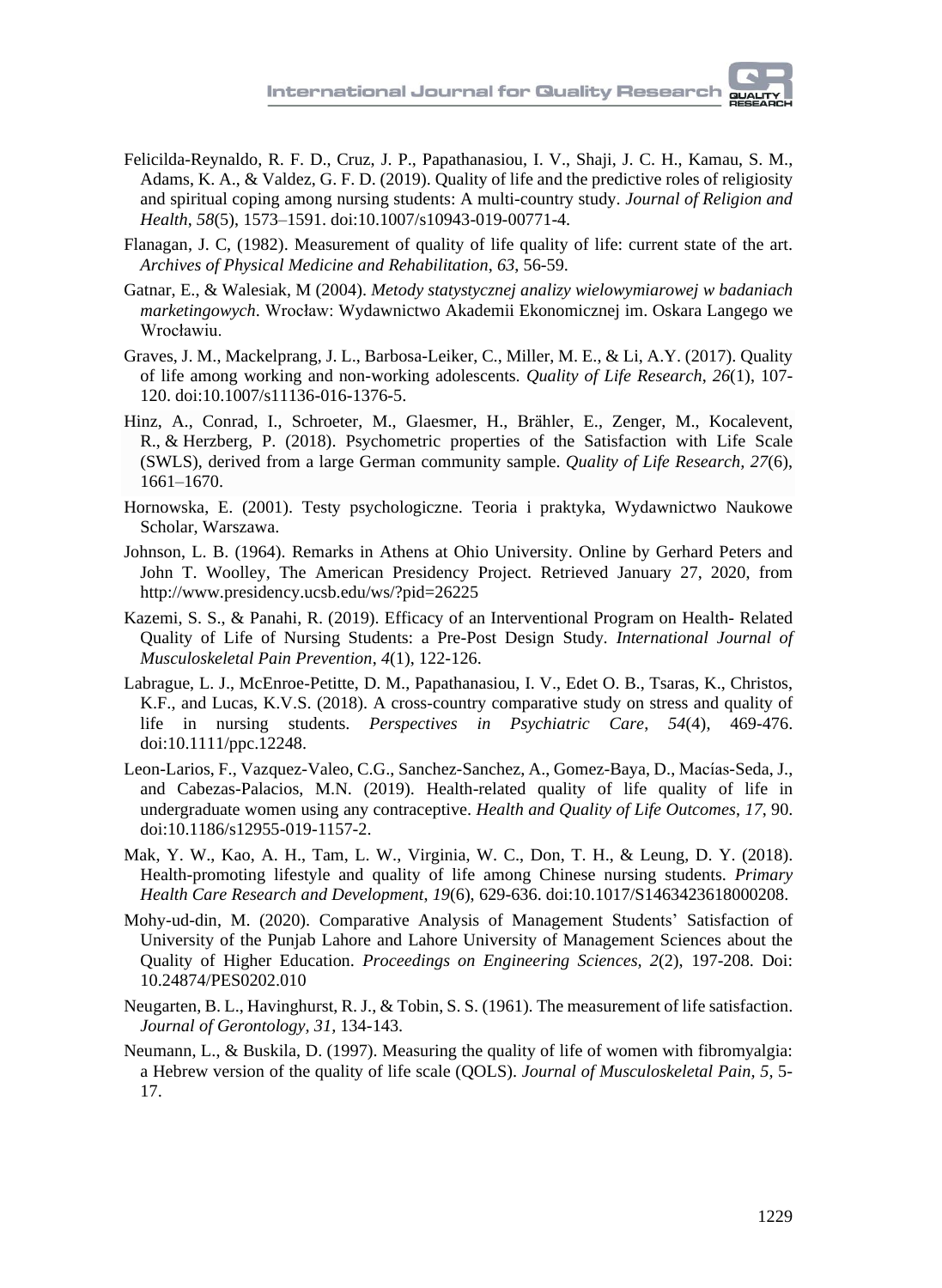- Nowak, P. (2018). Regional variety in quality of life in Poland. *Oeconomia Copernicana*, *9*(3), 381-401. doi:10.24136/oc.2018.019.
- Pajaziti, A. (2014). Transition Education and Quality of Life. *Procedia - Social and Behavioral Sciences*, *11*, 4737-4741.
- Panek, T., & Zwierzchowski, J. (2013). *Statystyczne metody wielowymiarowej analizy porównawczej. Teoria i zastosowania*. Warszawa: Oficyna Wydawnicza Szkoła Główna Handlowa.
- Paunescu, M., Grigore, V., Mitrache, G., Predoiu, A., & Predoiu, R. (2018). Quantitative and Qualitative in Measuring Quality of Life in Sports. *Revista Romaneasca pentru Educatie Multidimensionala*, *10*(1), 95-108. doi:10.18662/rrem/21.
- Pavot, W., Diener, E. E., Colvin, C. R., & Sandvik, E. (1991). Further validation of the Satisfaction with Life Scale: Evidence for cross-method convergence of well-being measures. *Journal of Personality Assessment, 57,* 149-161.
- Poláková, P., & Klímová, B. (2019). Mobile Technology and Generation Z in the English Language Classroom: A Preliminary Study. *Education Sciences*, *9*, 203.
- Rabe, N. S., Osman, M. M. Bachok, S., Farhanah, N., & Abdullah M. F. (2018). Perceptual Study on Conventional Quality of Life Indicators. *Planning Malaysia Journal*, *16*(1), 303-313.
- Revicki, D. A., Osoba, D., Fairclough, D., Barofsky, I., Berzon, R., Leidy, N. K., & Rothman, M. (2000). Recommendations on health-related quality of life research to support labeling and promotional claims in the United States. *Quality of Life Research*, *9*(8), 887-900.
- Rindfuss, R. R. (1991). The young adult years: Diversity, structural change and fertility. *Demography, 28,* 493-512.
- Ruževičius, J. (2014). Quality of Life and of Working Life: Conceptions and Research. In *17th Toulon-Verona International Conference "Excellence in Services" Conference Proceedings*. Retrieved February 28, 2020, from https://www.researchgate.net/publication/ 281372752\_Quality\_of\_Life\_and\_of\_Working\_Life\_Conceptions\_and\_Research.
- Seva, L., Calderon, C., Ferrando, P.J., M, del Mar Muñoz, M., Beato, C., Ghanem, I., Castelo, B., Carmona-Bayonas, A., Hernández, R., & Jiménez-Fonseca, P. (2019). Psychometric properties and factorial analysis of invariance of the Satisfaction with Life Scale (SWLS) in cancer patients. *Quality of Life [Research,](https://link.springer.com/journal/11136) 28*(5), 1255-1264.
- Shawkat, A. J., Jwaid, A. H., & Awad G. M. (2019). Evaluating Health-Related Quality of Life (HRQoL) in Iraqi Adult and Pediatric Patients with Beta-Thalassemia Major Using Two Different Iron Chelation Therapies. *Iraqi Journal of Pharmaceutical Sciences*, *28*(1), 44-52.
- Skikiewicz, R., & Blonski, K. (2018). Economic Sentiment Level Versus the Quality of Life in European Union Member States. *Prague Economic Papers*, *27*(4), 379-396, doi:10.18267/j.pep.658.
- Spearman, C. (1910), Correlation calculated from faulty data. British Journal of Psychology, *3*, 271-295.
- Strózik, T. (2009). *Uwarunkowania jakości życia młodzieży akademickiej*. Poznań: UEP.
- Szydło, R., Wiśniewska, S., & Ćwiek, M. (2021) Multidimensional Inventory of Students Quality of Life—MIS-QOL. *Sustainability*, *13*, 60. doi:10.3390/su13010060.
- Uchmanowicz, I., Manulik, S., Lomper, K., Rozensztrauch, A., Zborowska, A., Kolasińska,J., & Rosińczuk, J. (2019). Life satisfaction, job satisfaction, life orientation and occupational burnout among nurses and midwives in medical institutions in Poland: a cross-sectional study. *BMJ Open.* doi:10.1136/bmjopen-2018-024296.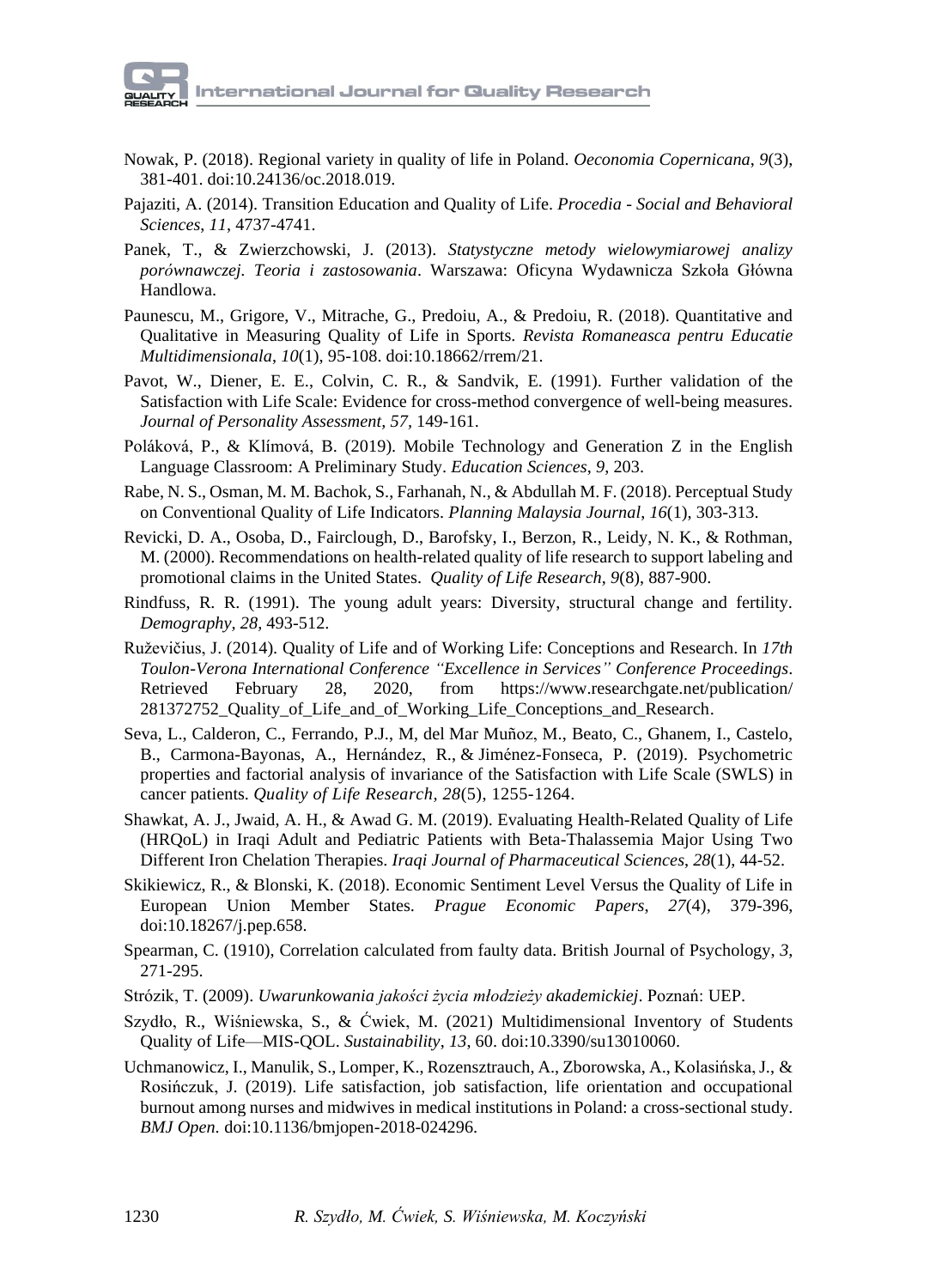- 
- Vargas-hernández, J. G. (2016). Women Entrepreneurship to Improve the Quality of Life through Best Practises in Rural Microbusiness: A Resources and Capabilities Approach. *Economy and Market Communication Review, 6*(1), 48-65.
- WHO, Division of Mental Health and Prevention of Substance Abuse. (1997). *WHOQOL: measuring quality of life.* World Health Organization.
- WHO (2012). *WHOQOL User Manual. Division of Mental Health and Prevention of Substance Abuse*, World Health Organization.
- Wood, V., Wylie, M. L., & Sheafor, B. (1969). An analysis of a short self-report measure of life satisfaction: Correlation with rater judgements. *The Journal of Gerontology, 24,* 465-469.

| Robert Szydło                    | Małgorzata Ćwiek          | Sylwia Wiśniewska               |
|----------------------------------|---------------------------|---------------------------------|
| Department of Labour Resource    | Department of Statistics, | Department of Labour Resource   |
| Management, Cracow University o  | Cracow University of      | Management, Cracow University   |
| Economics,                       | Economics,                | of Economics.                   |
| Cracow.                          | Cracow,                   | Cracow.                         |
| Poland                           | Poland                    | Poland                          |
| robert.szydlo@uek.krakow.pl      | cwiekm@uek.krakow.pl      | sylwia.wisniewska@uek.krakow.pl |
| Marek Koczyński                  |                           |                                 |
| Department of Labour Resource    |                           |                                 |
| Management, Cracow University of |                           |                                 |
| Economics,                       |                           |                                 |
| Cracow,                          |                           |                                 |
| Poland                           |                           |                                 |

[marek.koczynski@uek.krakow.pl](mailto:marek.koczynski@uek.krakow.pl)